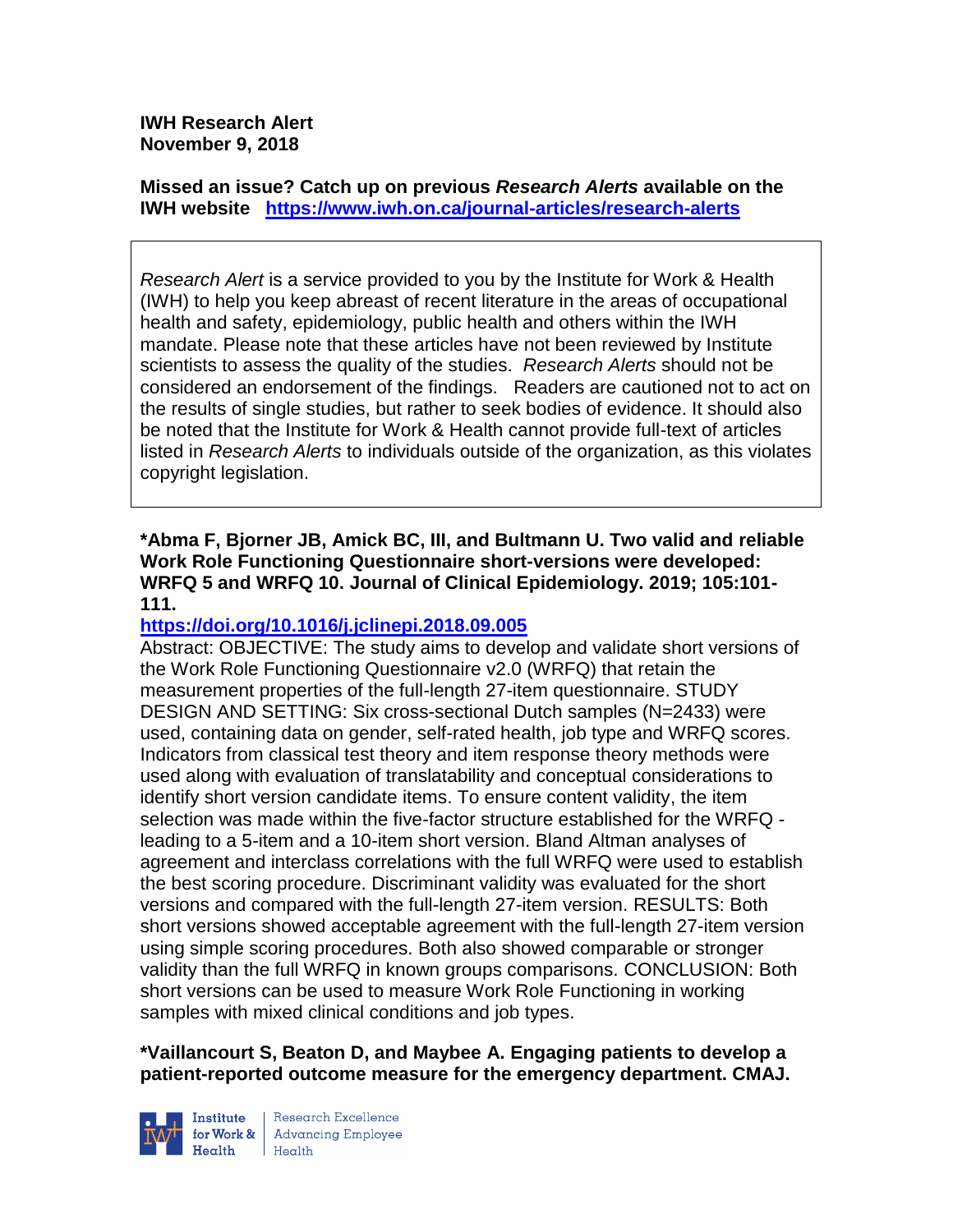# **2018; 190(Suppl):S50-S52. <https://doi.org/10.1503/cmaj.180353>**

#### **Awang H and Mansor N. Predicting employment status of injured workers following a case management intervention. Safety and Health at Work. 2018; 9(3):347-351.**

**<https://doi.org/10.1016/j.shaw.2017.11.001> [open access]** Abstract: Background: The success of an injury intervention program can be measured by the proportion of successful return to work (RTW). This study examined factors of successful return to employment among workers suffering from work-related injuries. Methods: Data were obtained from the Social Security Organization, Malaysia database consisting of 10,049 RTW program participants in 2010-2014. The dependent variable was the RTW outcome which consisted of RTW with same employer, RTW with new employer or unsuccessful return. Multinomial logistic regression was performed to test the likelihood of successful return with same employer and new employer against unsuccessful return. Results: Overall, 65.3% of injured workers were successfully returned to employment, 52.8% to the same employer and 12.5% to new employer. Employer interest; motivation; age 30-49 years; intervention less than 9 months; occupational disease; injuries in the lower limbs, upper limbs, and general injuries; and working in the manufacturing, services, and electrical/electronics were associated with returning to work with the same employer against unsuccessful return. Male, employer interest, motivation, age 49 years or younger, intervention less than 6 months, occupational disease, injuries in the upper limbs and services sector of employment were associated with returning to new employer against unsuccessful return. Conclusion: There is a need to strengthen employer commitment for early and intensified intervention that will lead to improvement in the RTW outcome

**Bae SW, Yun S, Lee YS, Yoon JH, Roh J, and Won JU. Income changes due to disability ratings and participation in economic activities caused by industrial accidents: a population-based study of data from the fourth panel study of workers' compensation insurance (PSWCI). International Journal of Environmental Research and Public Health. 2018; 15(11):E2478. <https://doi.org/10.3390/ijerph15112478> [open access]** Abstract: Industrial accidents cost a huge amount of money, but they also have negative consequences in many respects. We analyzed the data of the first to fourth panel study of workers' compensation insurance (PSWCI). Repeated measures ANOVA was used to compare the annual income before and after the industrial accident, and a general linear model was used to identify changes in income due to disability ratings and participation in economic activities. The wages before the industrial accident and the annual income varied among the disabilities ratings. In addition, for affected workers, the average income during four years post-accident was lower than the average income before the accident. Regression analysis to see changes in income after the industrial accident



Research Excellence for Work & | Advancing Employee  $H_{\text{eath}}$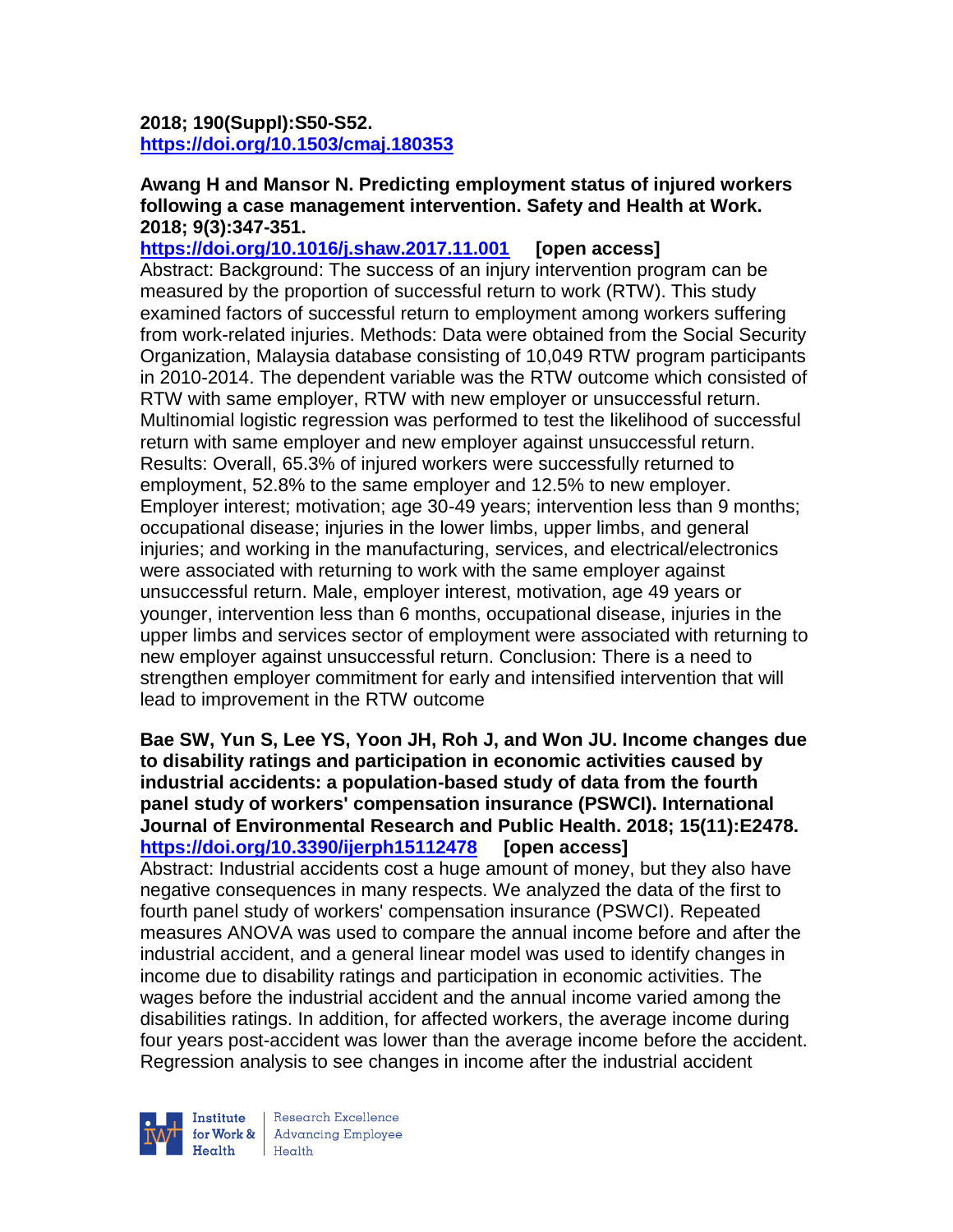showed that the group with a disability rating of 11(-)14 and no injuries had a suffered a greater income decrease than those with a disability rating of 1(-)3, and the unemployment group saw a greater decrease in income than the employment group. Workers who were affected by industrial accidents received lower incomes than before the accident, and even considering different disability ratings, there was a greater decrease in income among the unemployed group than in the working group

### **Berglund E, Anderzen I, Andersen A, Carlsson L, Gustavsson C, Wallman Tet al. Multidisciplinary intervention and acceptance and commitment therapy for return-to-work and increased employability among patients with mental illness and/or chronic pain: a randomized controlled trial. International Journal of Environmental Research and Public Health. 2018; 15(11):E2424.**

**<https://doi.org/10.3390/ijerph15112424> [open access]**

Abstract: BACKGROUND: People on long-term sick leave often have a longlasting process back to work, where the individuals may be in multiple and recurrent states; i.e., receiving different social security benefits or working, and over time they may shift between these states. The purpose of this study was to evaluate the effects of two vocational rehabilitation programs, compared to a control, on return-to-work (RTW) or increased employability in patients on longterm sick leave due to mental illness and/or chronic pain. METHODS: In this randomized controlled study, 427 women and men were allocated to either (1) multidisciplinary team management, i.e., multidisciplinary assessments and individual rehabilitation management, (2) acceptance and commitment therapy (ACT), or (3) control. A positive outcome was defined as RTW or increased employability. The outcome was considered negative if the (part-time) wage was reduced or ceased, or if there was an indication of decreased employability. The outcome was measured one year after entry in the project and analyzed using binary and multinomial logistic regressions. RESULTS: Participants in the multidisciplinary team group reported having RTW odds ratio (OR) 3.31 (95% CI 1.39(-)7.87) compared to the control group in adjusted models. Participants in the ACT group reported having increased employability OR 3.22 (95% CI 1.13(- )9.15) compared to the control group in adjusted models. CONCLUSIONS: This study of vocational rehabilitation in mainly female patients on long-term sick leave due to mental illness and/or chronic pain suggests that multidisciplinary team assessments and individually adapted rehabilitation interventions increased RTW and employability. Solely receiving the ACT intervention also increased employability

**Braglia M, Di Donato L, Gabbrielli R, and Marrazzini L. The house of safety: a novel method for risk assessment including human misbehaviour. Safety Science. 2018; 110(Part A):249-264.** 

**<https://doi.org/10.1016/j.ssci.2018.08.015>** 



Research Excellence for Work & | Advancing Employee Health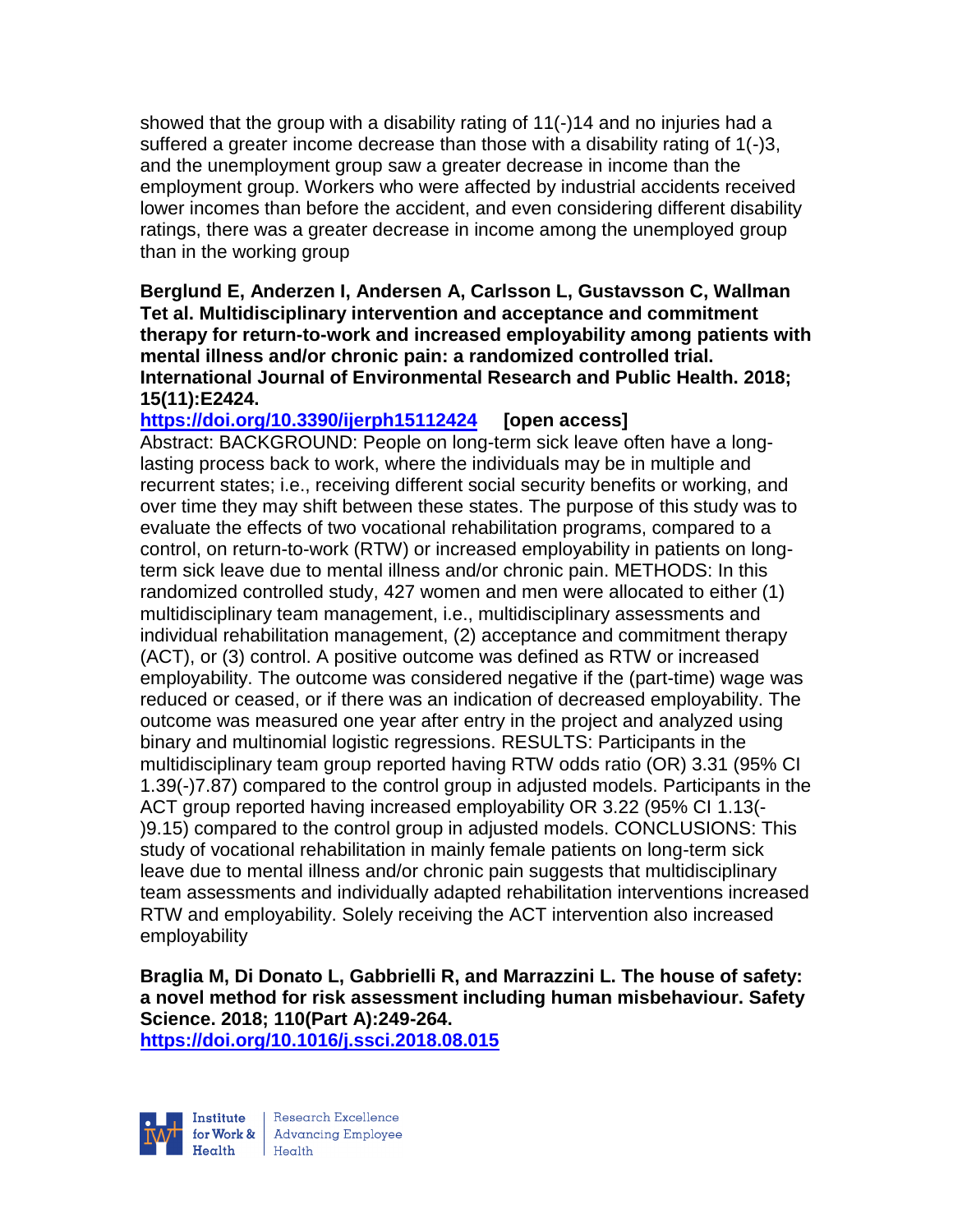**Brakenridge CL, Healy GN, Winkler EAH, and Fjeldsoe BS. What do workers do to reduce their sitting time? The relationships of strategy use and workplace support with desk-based workers' behavior changes in a workplace-delivered sitting-reduction and activity-promoting intervention. Journal of Occupational and Environmental Medicine. 2018; 60(11):1026- 1033.** 

# **<https://doi.org/10.1097/JOM.0000000000001419>**

Abstract: OBJECTIVE: To explore workers' sitting-reduction and activitypromoting strategy use following an intervention targeting these changes, and whether strategy use and perceived workplace support impacted on 3-month sitting and activity outcomes. METHODS: This secondary analysis in desk-based workers (n = 83) utilized data collected on questionnaire-derived strategy use and workplace support, and activPAL3-derived sitting (total; prolonged, >/=30 minutes) and activity (standing; stepping) at work. RESULTS: Fourteen strategies were commonly used during the intervention. Increased usage of some strategies were significantly ( $P < 0.05$ ) associated with beneficial changes in prolonged sitting or stepping only. Workplace support was significantly beneficially associated with changes in sitting, prolonged sitting, and stepping; these associations were largely independent of strategy use changes. CONCLUSIONS: Strategies were highly used, with increased use associated with some behavioral improvements. Workplace support appears essential for improving sitting and activity in the workplace

#### **Gransjoen AM, Wiig S, Lysdahl KB, and Hofmann BM. Development and conduction of an active re-implementation of the Norwegian musculoskeletal guidelines. BMC Research Notes. 2018; 11(1):785. <https://doi.org/10.1186/s13104-018-3894-4> [open access]**

Abstract: OBJECTIVE: Significant geographical variations in the use of diagnostic imaging have been demonstrated in Norway and elsewhere. Nontraumatic musculoskeletal conditions is one area where this has been demonstrated. A national musculoskeletal guideline was implemented in response by online publishing and postal dissemination in Norway in 2014 by national policy makers. The objective of our study was to develop and conduct an intervention as an active re-implementation of this guideline in one Norwegian county to investigate and facilitate guideline adherence. The development and implementation process is reported here, to facilitate understanding of the future evaluation results of this study. RESULTS: The consolidated framework for implementation research guided the intervention development and implementation. The implementation development was also based on earlier reported success factors in combination with interviews with general practitioners and radiologists regarding facilitators and barriers to guideline adherence. A combined implementation strategy was developed, including educational meetings, shortening of the guideline and easier access. All the aspects of the implementation strategy were adapted towards general practitioners, radiological personnel and the Norwegian Labor and Welfare Administration. Sixteen



Research Excellence for Work & | Advancing Employee  $Heath$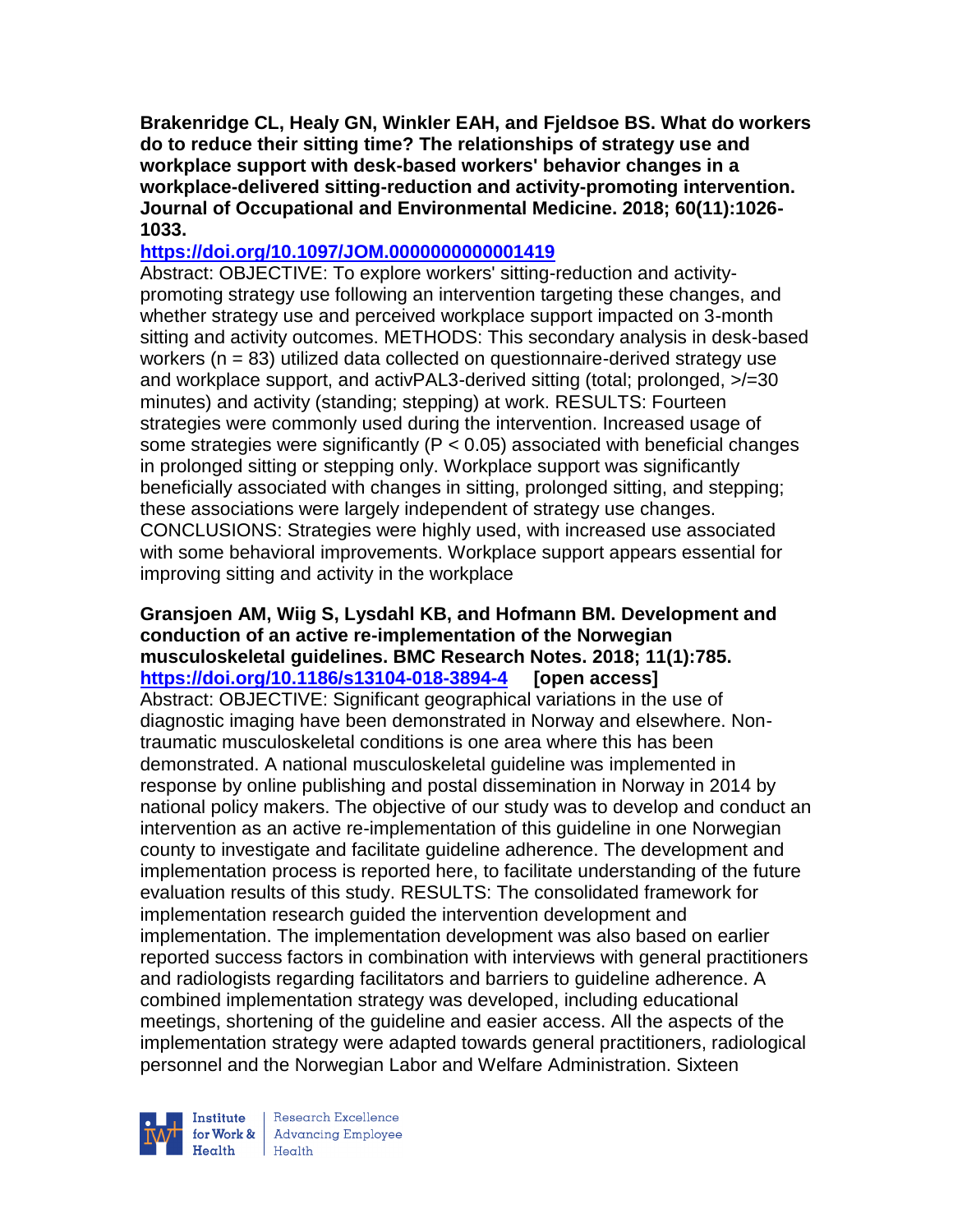educational meetings were held, and six educational videos were made for those unable to attend, or where meetings could not be held

# **Kim D. Does paid vacation leave protect against depression among working Americans? A national longitudinal fixed effects analysis. Scandinavian Journal of Work, Environment & Health. 2018; [Epub ahead of print].**

# **<https://doi.org/10.5271/sjweh.3751>**

Abstract: Objectives The United States is the only advanced economy globally that does not guarantee its workers paid vacation leave. Although empirical studies have linked paid vacation leave to happiness and stress, no study has investigated the association between paid vacation leave and depression. Using a nationally-representative longitudinal sample of 3380 working men and women aged 45-52 years from the National Longitudinal Survey of Youth 1979, this study explored whether paid vacation leave may protect against depression. Methods Multivariate linear and logistic regression models were employed to estimate the impacts of the number of annual paid vacation days of leave measured at age 40 on depression measured using the 7-item Center for Epidemiologic Studies Depression Scale (CES-D) short form (CES-D-SF) scale at age 50. Models were adjusted for demographic and socioeconomic factors, physical health, weekly hours, and individual fixed effects. Results For every ten additional days of paid vacation leave, the odds of depression in women was 29% lower [odds ratio (OR) 0.71, 95% confidence interval (CI) 0.55-0.92, P=0.01); there was no association in men. Linear regression models showed no association in either men or women. For every 10 days of paid leave, the odds of depression were 36% lower in White women and 38% lower in women with >/=2 children. Conclusions This study provides the first evidence on the linkage between paid vacation leave and depression, and supports a protective effect in White women with  $\geq/2$  children. Should this association be truly causal, and assuming a uniform effect across all ages in working adult women, the results from this study would suggest that a hypothetical increase in the average number of days of paid vacation leave of 10 days could avoid an estimated 568 442 cases of depression in women each year and lead to a cost savings of US\$2.94 billion annually. Policies that mandate paid vacation leave may have marked positive impacts on the population health and economic burden of depression among working women in the USA

**Laurent J, Chmiel N, and Hansez I. Jobs and safety: a social exchange perspective in explaining safety citizenship behaviors and safety violations. Safety Science. 2018; 110(Part A):291-299. <https://doi.org/10.1016/j.ssci.2018.08.027>** 

**Lee WJ, Choi SH, Shin JE, Oh CY, Ha NH, Lee USet al. Effects of an online imagery-based treatment program in patients with workplace-related posttraumatic stress disorder: a pilot study. Psychiatry Investigation. 2018; [Epub ahead of print].**



**Institute** Research Excellence<br> **for Work &** Advancing Employee<br> **Health** Health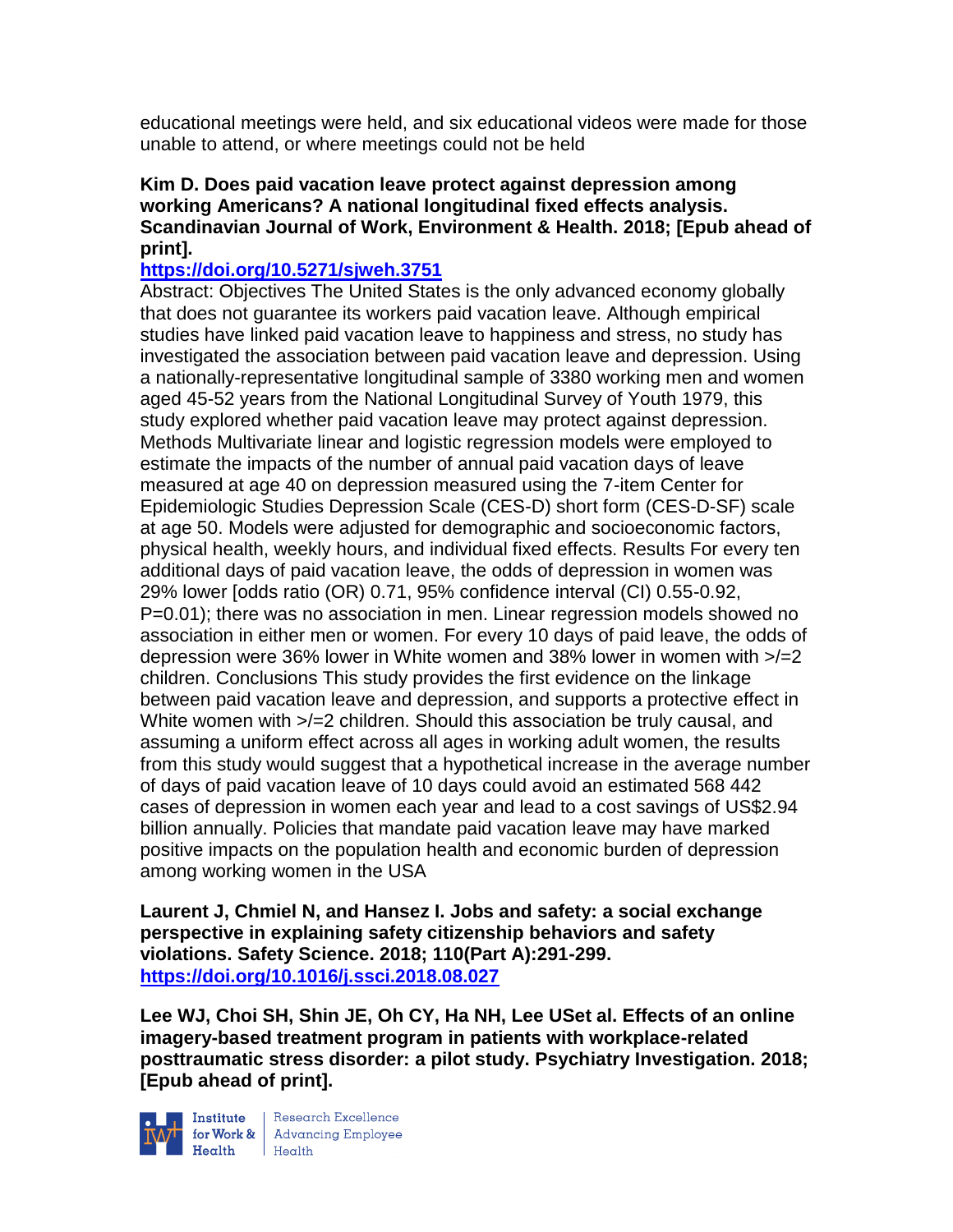# **<https://doi.org/10.30773/pi.2018.09.28> [open access]**

Abstract: OBJECTIVE: We developed easily accessible imagery-based treatment program for patients with post-traumatic stress disorder (PTSD) related to workplace accidents and investigated the effects of the program on various PTSD related symptoms. METHODS: The program was based on an online platform and consisted of eight 15-min sessions that included script-guided imagery and supportive music. Thirty-five patients with workplace-related PTSD participated in this program 4 days per week for 4 weeks. Its effects were examined using self-report questionnaires before and after the take-home online treatment sessions. RESULTS: After completing the 4-week treatment program, patients showed significant improvements in depressed mood (t=3.642, p=0.001) based on the Patient Health Questionnaire-9 (PHQ-9), anxiety (t=3.198, p=0.003) based on the Generalized Anxiety Disorder seven-item (GAD-7) scale, and PTSD symptoms (t=5.363, p<0.001) based on the Posttraumatic Stress Disorder Check List (PCL). In particular, patients with adverse childhood experiences exhibited a greater degree of relief related to anxiety and PTSD symptoms than those without adverse childhood experiences. CONCLUSION: The present results demonstrated that the relatively short online imagery-based treatment program developed for this study had beneficial effects for patients with workplace-related PTSD

## **Maden M, McMahon N, Booth A, Dickson R, Paisley S, and Gabbay M. Toward a theory-led metaframework for considering socioeconomic health inequalities within systematic reviews. Journal of Clinical Epidemiology. 2018; 104:84-94.**

# **<https://doi.org/10.1016/j.jclinepi.2018.08.008>**

Abstract: OBJECTIVES: To develop a theory-led framework to inform reviewers' understanding of what, how, and why health care interventions may lead to differential effects across socioeconomic groups. STUDY DESIGN AND SETTING: A metaframework approach combined two theoretical perspectives (socioeconomic health inequalities and complex interventions) into a single framework to inform socioeconomic health inequality considerations in systematic reviews. RESULTS: Four theories relating to complexity within systematic reviews and 16 health inequalities intervention theories informed the development of a metaframework. Factors relating to the type of intervention, implementation, context, participant response, and mechanisms associated with differential effects across socioeconomic groups were identified. The metaframework can inform; reviewer discussions around how socioeconomic status (SES) can moderate intervention effectiveness during question formulation, approaches to data extraction and help identify a priori analysis considerations. CONCLUSION: The metaframework offers a transparent, practical, theory-led approach to inform a program theory for what, how, and why interventions work for different SES groups in systematic reviews. It can enhance existing guidance on conducting systematic reviews that consider health inequalities, increase awareness of how SES can moderate intervention

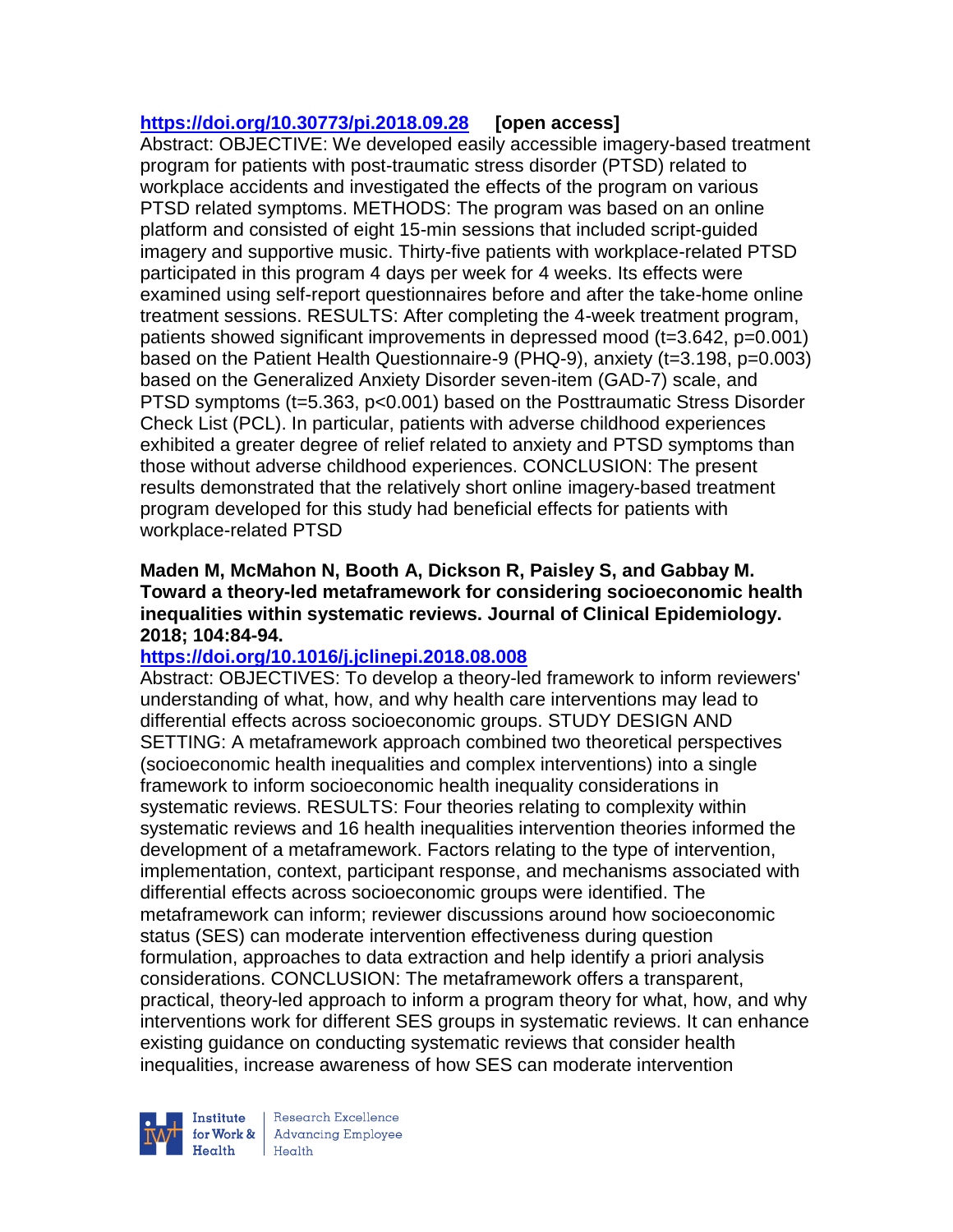effectiveness, and encourage a greater engagement with theory throughout the review process

**Mulla DM, Wiebenga EG, Chopp-Hurley JN, Kaip L, Jarvis RS, Stephens A., et al. The effects of lower extremity strengthening delivered in the workplace on physical function and work-related outcomes among deskbased workers: a randomized controlled trial. Journal of Occupational and Environmental Medicine. 2018; 60(11):1005-1014.** 

### **<https://doi.org/10.1097/JOM.0000000000001408>**

Abstract: OBJECTIVE: The aim of this study was to assess the effectiveness of a workplace leg-strengthening program on self-reported function, physical capacity, and work-related outcomes among desk-based workers. METHODS: Forty-three desk-based workers were randomized to a 12-week exercise program or no exercise control. The primary outcome was change in self-reported physical function on the Lower Extremity Functional Scale (LEFS) from baseline to followup. Secondary outcomes were physical capacity (mobility, strength), selfreported outcomes (pain, depressive symptoms), and work-related outcomes (resilience, work ability). RESULTS: The exercise group showed greater improvements in LEFS and mobility. No significant between-group differences existed in knee strength or remaining self-reported and work-related outcomes. CONCLUSION: Workplace implemented leg-strengthening exercises are effective at improving self-reported and physical health outcomes of desk-based workers. Moving forward, occupational exercise interventions may be essential to enhance worker longevity among the aging, sedentary workforce

## **Pham B, Bagheri E, Rios P, Pourmasoumi A, Robson RC, Hwee Jet al. Improving the conduct of systematic reviews: a process mining perspective. Journal of Clinical Epidemiology. 2018; 103:101-111. <https://doi.org/10.1016/j.jclinepi.2018.06.011>**

Abstract: OBJECTIVES: To illustrate the use of process mining concepts, techniques, and tools to improve the systematic review process. STUDY DESIGN AND SETTING: We simulated review activities and step-specific methods in the process for systematic reviews conducted by one research team over 1 year to generate an event log of activities, with start/end dates, reviewer assignment by expertise, and person-hours worked. Process mining techniques were applied to the event log to "discover" process models, which allowed visual display, animation, or replay of the simulated review activities. Summary statistics were calculated for person-time and timelines. We also analyzed the social networks of team interactions. RESULTS: The 12 simulated reviews included an average of 3,831 titles/abstracts (range: 1,565-6,368) and 20 studies (6-42). The average review completion time was 463 days (range: 289-629) (881 person-hours [range: 243-1,752]). The average person-hours per activity were study selection 26%, data collection 24%, report preparation 23%, and metaanalysis 17%. Social network analyses showed the organizational interaction of team members, including how they worked together to complete review tasks

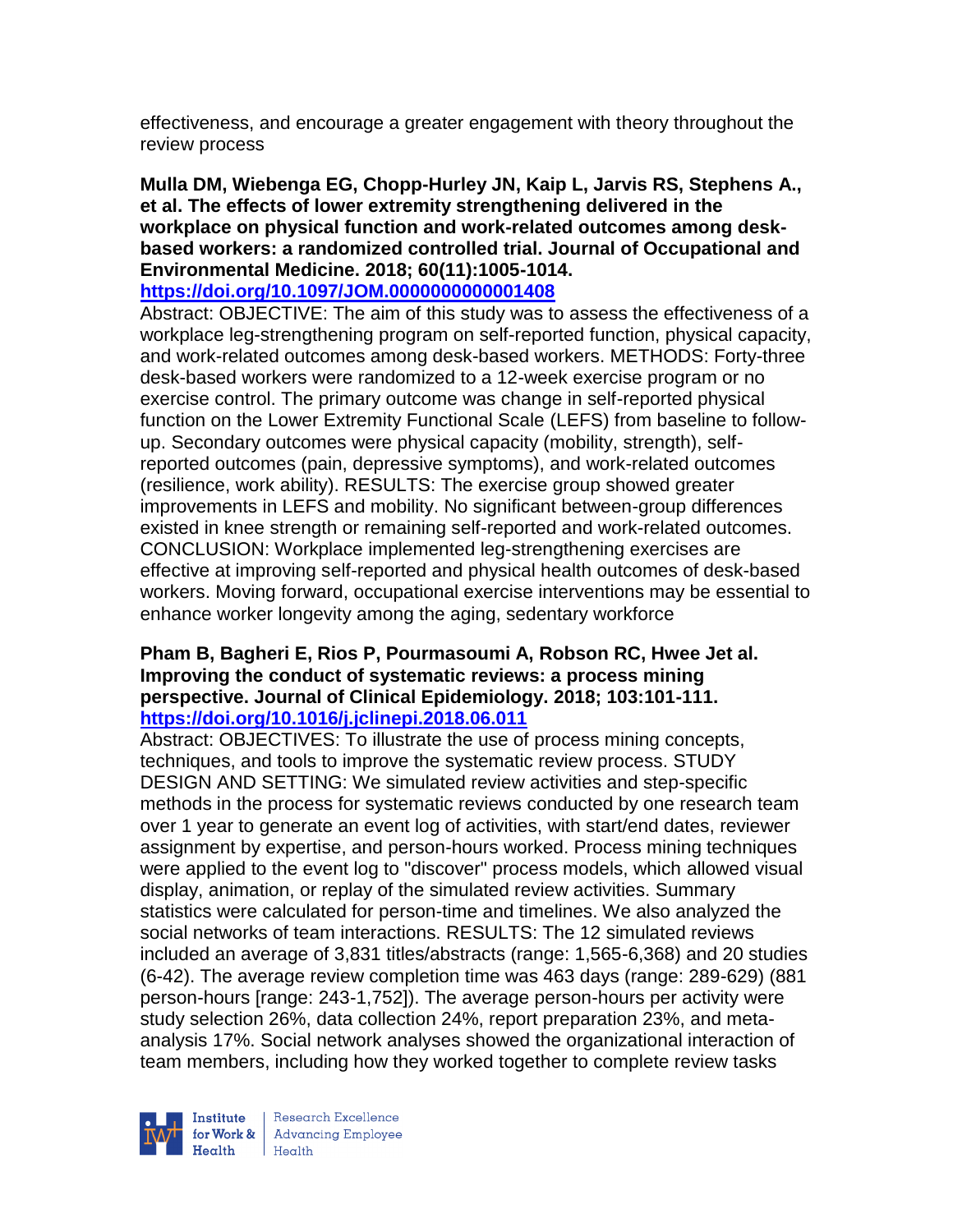and to hand over tasks upon completion. CONCLUSION: Event log and process mining can be valuable tools for research teams interested in improving and modernizing the systematic review process

# **Pianta MJ, Makrai E, Verspoor KM, Cohn TA, and Downie LE. Crowdsourcing critical appraisal of research evidence (CrowdCARE) was found to be a valid approach to assessing clinical research quality. Journal of Clinical Epidemiology. 2018; 104:8-14.**

## **<https://doi.org/10.1016/j.jclinepi.2018.07.015>**

Abstract: OBJECTIVES: We developed a free, online tool (CrowdCARE: crowdcare.unimelb.edu.au) to crowdsource research critical appraisal. The aim was to examine the validity of this approach for assessing the methodological quality of systematic reviews. STUDY DESIGN AND SETTING: In this prospective, cross-sectional study, a sample of systematic reviews  $(N = 71)$ , of heterogeneous quality, was critically appraised using the Assessing the Methodological Quality of Systematic Reviews (AMSTAR) tool, in CrowdCARE, by five trained novice and two expert raters. After performing independent appraisals, experts resolved any disagreements by consensus (to produce an "expert consensus" rating, as the gold-standard approach). RESULTS: The expert consensus rating was within  $+/-1$  (on an 11-point scale) of the individual expert ratings for 82% of studies and was within +/-1 of the mean novice rating for 79% of studies. There was a strong correlation  $(r(2) = 0.89, P < 0.0001)$  and very good concordance (kappa =  $0.67$ ,  $95\%$  CI:  $0.61$ -0.73) between the expert consensus rating and mean novice rating. CONCLUSION: Crowdsourcing can be used to assess the quality of systematic reviews. Novices can be trained to appraise systematic reviews and, on average, achieve a high degree of accuracy relative to experts. These proof-of-concept data demonstrate the merit of crowdsourcing, compared with current gold standards of appraisal, and the potential capacity for this approach to transform evidence-based practice worldwide by sharing the appraisal load

### **Sawhney G, Sinclair RR, Cox AR, Munc AH, and Sliter MT. One climate or many: examining the structural distinctiveness of safety, health, and stress prevention climate measures. Journal of Occupational and Environmental Medicine. 2018; 60(11):1015-1025.**

## **<https://doi.org/10.1097/JOM.0000000000001413>**

Abstract: OBJECTIVE: This study explores the structural distinctiveness of safety, health, and stress prevention climate scales and examines whether these measures predict safety, physical health, and mental health outcomes over time. METHODS: We obtained samples of university students, Amazon Mechanical Turk workers, and firefighters to assess the dimensionality of the three climate foci, and provide content, construct, and criterion validity of the three measures. RESULTS: Findings from our study suggest that the constructs of safety, health, and stress prevention climate are psychometrically distinct, as well as demonstrate content, construct, and criterion validity evidence. CONCLUSION:



Research Excellence for Work & Advancing Employee<br>Health Health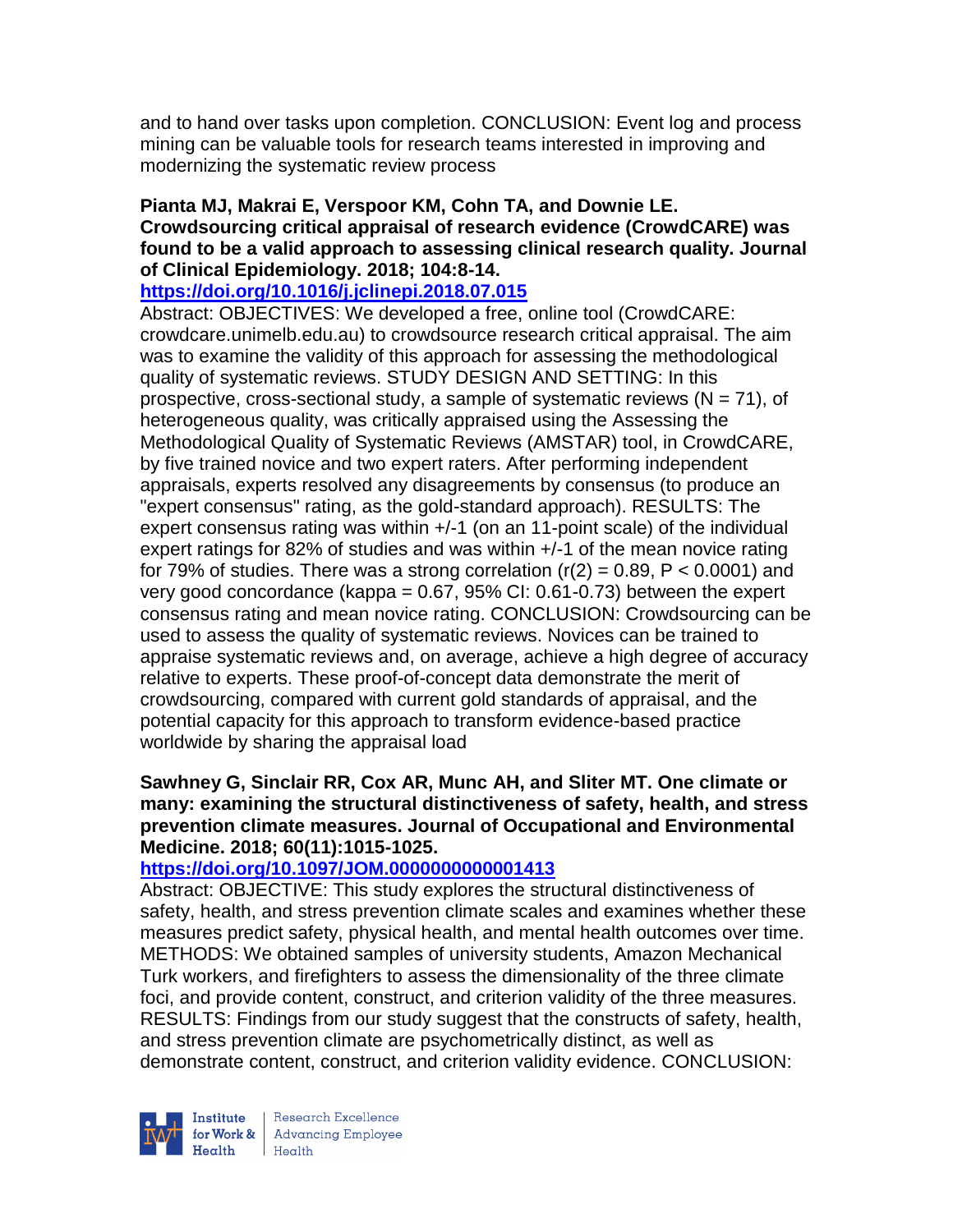This study provides preliminary evidence for integrating the constructs of safety, health, and stress prevention climate in the Total Worker Health framework for predicting safety-, health-, and stress-related outcomes

### **Shirali G, Shekari M, and Angali KA. Assessing reliability and validity of an instrument for measuring resilience safety culture in sociotechnical systems. Safety and Health at Work. 2018; 9(3):296-307. <https://doi.org/10.1016/j.shaw.2017.07.010> [open access]** Abstract: Background: Safety culture, acting as the oil necessary in an efficient safety management system, has its own weaknesses in the current conceptualization and utilization in practice. As a new approach, resilience safety culture (RSC) has been proposed to reduce these weaknesses and improve safety culture; however, it requires a valid and reliable instrument to be measured. This study aimed at evaluating the reliability and validity of such an instrument in measuring the RSC in sociotechnical systems. Methods: The researchers designed an instrument based on resilience engineering principles and safety culture as the first instrument to measure the RSC. The RSC instrument was distributed among 354 staff members from 12 units of an anonymous petrochemical plant through hand delivery. Content validity, confirmatory, and exploratory factor analysis were used to examine the construct validity, and Cronbach alpha and test-retest were employed to examine the reliability of the instrument. Results: The results of the content validity index and content validity ratio were calculated as 0.97 and 0.83, respectively. The explanatory factor analysis showed 14 factors with 68.29% total variance and 0.88 Kaiser-Meyer-Olkin index. The results were also confirmed with confirmatory factor analysis (relative Chi-square = 2453.49, Root Mean Square Error of Approximation  $= 0.04$ ). The reliability of the RSC instrument, as measured by internal consistency, was found to be satisfactory (Cronbach alpha  $= 0.94$ ). The results of test-retest reliability was  $r = 0.85$ ,  $p < 0.001$ . Conclusion: The results of the study suggest that the measure shows acceptable validity and reliability

## **Tamers SL, Goetzel R, Kelly KM, Luckhaupt S, Nigam J, Pronk NPet al. Research methodologies for Total Worker Health: proceedings from a workshop. Journal of Occupational and Environmental Medicine. 2018; 60(11):968-978.**

## **<https://doi.org/10.1097/JOM.0000000000001404>**

Abstract: OBJECTIVE: There is growing interest in the NIOSH Total Worker Health program, specifically in the process of designing and implementing safer, health-promoting work and workplaces. A Total Worker Health (TWH) Research Methodology Workshop was convened to discuss research methods and future needs. METHODS: Twenty-six experts in occupational safety and health and related fields reviewed and discussed current methodological and measurement issues and those showing promise. RESULTS: TWH intervention studies face the same challenges as other workplace intervention studies and some unique



Research Excellence for Work & | Advancing Employee  $Heath$